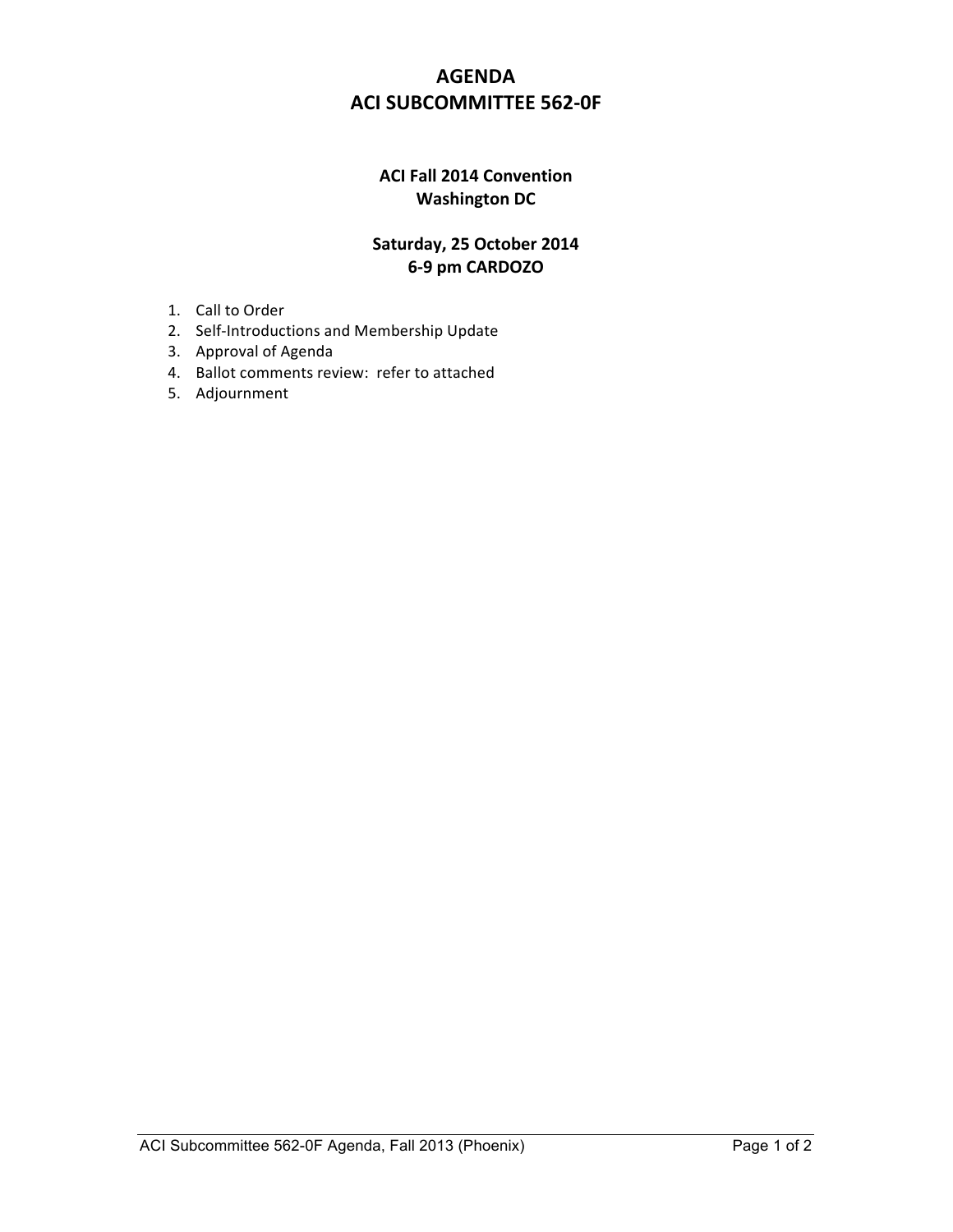## **Electronic Comments for ACI 562 Review**

|                          | Name: ACI 562 - Fall 2014 CHAPTER 8 COMMENTS |        |              |       |                                                              |                           |
|--------------------------|----------------------------------------------|--------|--------------|-------|--------------------------------------------------------------|---------------------------|
|                          | Document #: 562 - Durability                 |        |              |       | Ballot Closing Date: 10/23/2014                              |                           |
| <b>Initials</b>          | Chap#                                        | Page # | Line#        | P/E/S | <b>Comment</b>                                               | <b>Committee Response</b> |
| FG                       | 8                                            | 18     | 30           | E     | Suggest revising to "Causes of degradation" as this is used  |                           |
|                          |                                              |        |              |       | on pg 19 ln 9 referring to this list. Freezing and thawing,  |                           |
|                          |                                              |        |              |       | soft water leaching, etc. are causes of degradation, not     |                           |
|                          |                                              |        |              |       | types.                                                       |                           |
| $\mathcal{F}\mathcal{G}$ | 8                                            | 19     | $\mathbf{1}$ | E     | Suggest revising to "freezing and thawing cycles"            |                           |
| FG                       | 8                                            | 19     | 5            | E     | Suggest adding "and combinations of these causes." As        |                           |
|                          |                                              |        |              |       | degradation is usually not solely due to a single cause but  |                           |
|                          |                                              |        |              |       | an interaction of different causes.                          |                           |
| FG                       | 8                                            | 19     | 18           | E     | Suggest revising to "Scaling if exposed to salts" as most    |                           |
|                          |                                              |        |              |       | any water soluble salt can cause scaling. While most         |                           |
|                          |                                              |        |              |       | scaling is from deicing chemicals it is not necessarily the  |                           |
|                          |                                              |        |              |       | only exposure that causes this type of scaling.              |                           |
| FG                       | 8                                            | 19     | 30           | E     | Suggest adding reference to ACI 515.2R Guide to              |                           |
|                          |                                              |        |              |       | Protective Systems. This lists many chemicals that attack    |                           |
|                          |                                              |        |              |       | concrete to a greater or lesser degree and suggests          |                           |
|                          |                                              |        |              |       | possible treatments.                                         |                           |
| FG                       | 8                                            | 21     | 28           | E     | Suggest revising to "shall not contain added                 |                           |
|                          |                                              |        |              |       | constituents at levels that are corrosive" it matters little |                           |
|                          |                                              |        |              |       | if the constituent is intentional or not, it is the cause of |                           |
|                          |                                              |        |              |       | corrosion that matters.                                      |                           |
| ${\rm FG}$               | 8                                            | 22     | 19           | E     | The temperature also affects the corrosion rate              |                           |
| FG                       | 8                                            | 22     | 34           | E     | Suggest revising to "is typically as required by ACI 318-    |                           |
|                          |                                              |        |              |       | $11.$ "                                                      |                           |
| FG                       | 8                                            | 23     | 30           | E     | $\zeta\,\zeta$<br>"so as to not promote alkali-aggregate"    |                           |
| AN                       |                                              |        |              | G     | Reference to 318 should be changed everywhere to 14 and      |                           |
|                          |                                              |        |              |       | not 11. This includes updating Chapter references.           |                           |
|                          |                                              |        |              |       | See page 4 lines 11 and 22, page 5 line 11 etc.              |                           |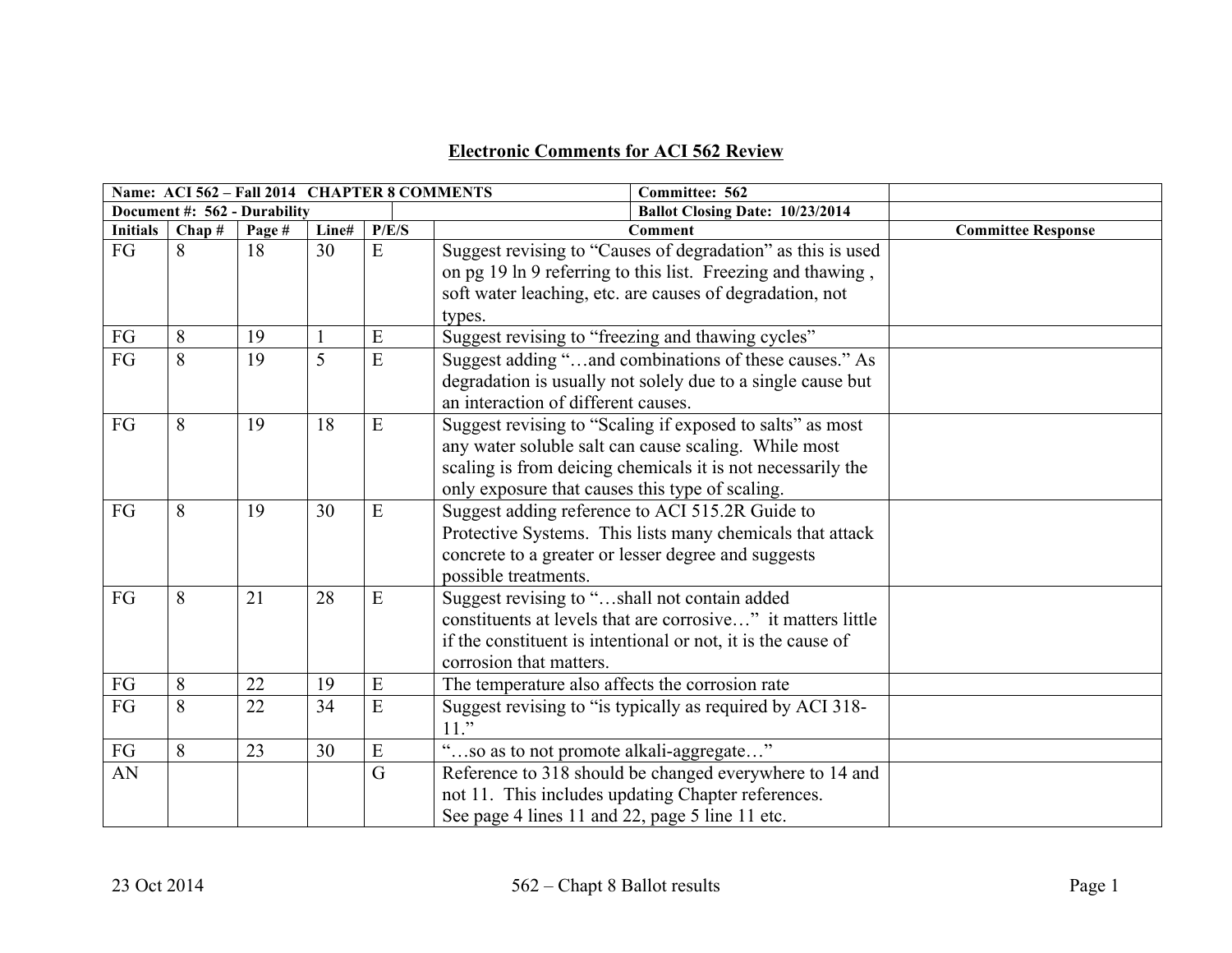|                 | Name: ACI 562 - Fall 2014 CHAPTER 8 COMMENTS |                              |       |                |                                                                                                                                                                                                                                                                                                                                                                                                                                                                                                                                                                                                                                                                                                                                                                                                                                                                                                                                                                                                                                                                                                                                                               |                           |
|-----------------|----------------------------------------------|------------------------------|-------|----------------|---------------------------------------------------------------------------------------------------------------------------------------------------------------------------------------------------------------------------------------------------------------------------------------------------------------------------------------------------------------------------------------------------------------------------------------------------------------------------------------------------------------------------------------------------------------------------------------------------------------------------------------------------------------------------------------------------------------------------------------------------------------------------------------------------------------------------------------------------------------------------------------------------------------------------------------------------------------------------------------------------------------------------------------------------------------------------------------------------------------------------------------------------------------|---------------------------|
|                 |                                              | Document #: 562 - Durability |       |                |                                                                                                                                                                                                                                                                                                                                                                                                                                                                                                                                                                                                                                                                                                                                                                                                                                                                                                                                                                                                                                                                                                                                                               |                           |
| <b>Initials</b> | Chap#                                        | Page #                       | Line# | P/E/S          | <b>Comment</b>                                                                                                                                                                                                                                                                                                                                                                                                                                                                                                                                                                                                                                                                                                                                                                                                                                                                                                                                                                                                                                                                                                                                                | <b>Committee Response</b> |
| AN              |                                              |                              |       | G              | Except for 318-14, suggest eliminating dates for all other                                                                                                                                                                                                                                                                                                                                                                                                                                                                                                                                                                                                                                                                                                                                                                                                                                                                                                                                                                                                                                                                                                    |                           |
|                 |                                              |                              |       |                | documents cited. See page 10, line 3 and 33                                                                                                                                                                                                                                                                                                                                                                                                                                                                                                                                                                                                                                                                                                                                                                                                                                                                                                                                                                                                                                                                                                                   |                           |
| AN              |                                              |                              |       | $\overline{G}$ | When mentioning Design Basis Code, General Existing                                                                                                                                                                                                                                                                                                                                                                                                                                                                                                                                                                                                                                                                                                                                                                                                                                                                                                                                                                                                                                                                                                           |                           |
|                 |                                              |                              |       |                | Building Code, etc. it may be appropriate to capitalize                                                                                                                                                                                                                                                                                                                                                                                                                                                                                                                                                                                                                                                                                                                                                                                                                                                                                                                                                                                                                                                                                                       |                           |
|                 |                                              |                              |       |                | each word.                                                                                                                                                                                                                                                                                                                                                                                                                                                                                                                                                                                                                                                                                                                                                                                                                                                                                                                                                                                                                                                                                                                                                    |                           |
|                 |                                              |                              |       |                | See page 4 line 3                                                                                                                                                                                                                                                                                                                                                                                                                                                                                                                                                                                                                                                                                                                                                                                                                                                                                                                                                                                                                                                                                                                                             |                           |
| <b>KC</b>       | 8                                            | 18                           | 13    | S              | Shouldn't the design service life be decided by the LDP                                                                                                                                                                                                                                                                                                                                                                                                                                                                                                                                                                                                                                                                                                                                                                                                                                                                                                                                                                                                                                                                                                       |                           |
|                 |                                              |                              |       |                | and the Owner. The statement puts a lot of responsibility                                                                                                                                                                                                                                                                                                                                                                                                                                                                                                                                                                                                                                                                                                                                                                                                                                                                                                                                                                                                                                                                                                     |                           |
|                 |                                              |                              |       |                | on the LDP to "achieve an economical repair"                                                                                                                                                                                                                                                                                                                                                                                                                                                                                                                                                                                                                                                                                                                                                                                                                                                                                                                                                                                                                                                                                                                  |                           |
| <b>KC</b>       | 8                                            | 22                           | 34    | S              | Shouldn't the minimum cover thickness be determined by                                                                                                                                                                                                                                                                                                                                                                                                                                                                                                                                                                                                                                                                                                                                                                                                                                                                                                                                                                                                                                                                                                        |                           |
|                 |                                              |                              |       |                | the design basis code?                                                                                                                                                                                                                                                                                                                                                                                                                                                                                                                                                                                                                                                                                                                                                                                                                                                                                                                                                                                                                                                                                                                                        |                           |
| <b>JEB</b>      | 8                                            | 18                           | 11    | E              | Suggest reorganize paragraph and revise as follows:<br>"The anticipated design service life of a structure and repaired<br>members is $a$ goal established by the licensed design<br>professional to achieve an economical repair that satisfies both<br>safety and serviceability requirements. The design service life<br>of the structure and repaired members, including maintenance<br>requirements, should be estimated in consultation with the<br>owner and consideration of the properties of the materials.<br>Such design service life should be reflected in the repair design<br>and maintenance requirements, as well as be incorporated into<br>the construction documents. Only through satisfactory repair<br>construction practices, including application of the specified<br>repair materials, is it possible to achieve that goalthe design<br>service life. A repaired section is considered to be the<br>combination of the installed repair material(s) and the<br>substrate material(s). Service life is discussed in ACI 365.1R."<br>Tried to provide a flow of determine service life – design for<br>service life – construction. |                           |
| <b>JEB</b>      | 8                                            | 20                           | 11    | S              | Suggest replace "The code language is intended to allow"<br>with "Alternative materials and methods may be used to                                                                                                                                                                                                                                                                                                                                                                                                                                                                                                                                                                                                                                                                                                                                                                                                                                                                                                                                                                                                                                            |                           |